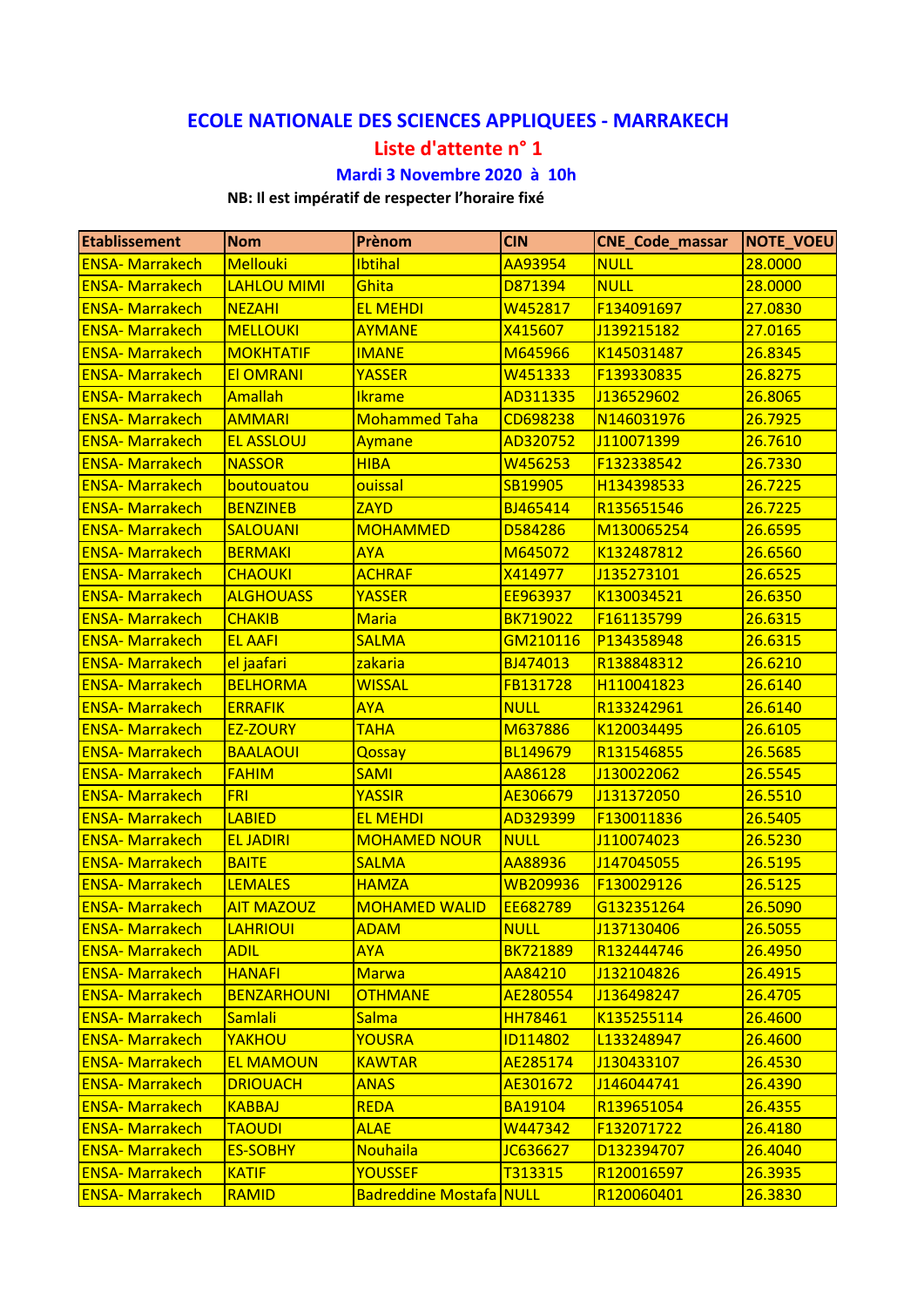| <b>ENSA-Marrakech</b>   | <b>BICHRI</b>                 | <b>KHAOULA</b>        | CD355328        | N142058178 | 26.3795 |
|-------------------------|-------------------------------|-----------------------|-----------------|------------|---------|
| <b>ENSA-Marrakech</b>   | <b>ISTFALEN</b>               | <b>HANA</b>           | EE670507        | G136265629 | 26.3725 |
| <b>ENSA-Marrakech</b>   | <b>FATMI</b>                  | <b>FARAH</b>          | <b>BK715624</b> | R133582540 | 26.3620 |
| <b>ENSA-Marrakech</b>   | <b>GHALLAB</b>                | <b>HOUDA</b>          | AG363           | J110035541 | 26.3620 |
| <b>ENSA-Marrakech</b>   | <b>HAMID</b>                  | YAHYA                 | EE699320        | G139528803 | 26.3445 |
| <b>ENSA-Marrakech</b>   | <b>EL KHADER</b>              | <b>MASSINE</b>        | CD905491        | N138354283 | 26.3305 |
| <b>ENSA-Marrakech</b>   | <b>MAZOZ</b>                  | Safia                 | <b>BW16622</b>  | R130106779 | 26.3200 |
| <b>ENSA-Marrakech</b>   | <b>ER RAOUDI</b>              | <b>SOUFIANE</b>       | <b>IB256687</b> | L139136653 | 26.3095 |
| <b>ENSA-Marrakech</b>   | Aslouj                        | <b>Meryem</b>         | <b>BK715366</b> | R132578938 | 26.3060 |
| <b>ENSA-Marrakech</b>   | <b>MALYAH</b>                 | <b>LINA</b>           | <b>NULL</b>     | N142026450 | 26.2955 |
| <b>ENSA-Marrakech</b>   | <b>EL OMARI</b>               | <b>MARWA</b>          | <b>TK29882</b>  | F149007778 | 26.2885 |
| <b>ENSA-Marrakech</b>   | <b>EL HAJJAJI</b>             | <b>YASMINE</b>        | L674549         | P110134687 | 26.2850 |
| <b>ENSA-Marrakech</b>   | <b>AFIF</b>                   | <b>MOHAMED TAHA</b>   | AD321499        | J146045157 | 26.2780 |
| <b>ENSA-Marrakech</b>   | <b>LACHQER</b>                | <b>WIAM</b>           | JB518305        | D136080798 | 26.2500 |
| <b>ENSA-Marrakech</b>   | <b>BELLAHBIB</b>              | Aziza                 | <b>BW1799</b>   | R131668121 | 26.2290 |
| <b>ENSA-Marrakech</b>   | <b>KHAIRALDIN</b>             | <b>AHMED</b>          | <b>BE77145P</b> | R131503503 | 26.2080 |
| <b>ENSA-Marrakech</b>   | <b>GAMOUH</b>                 | <b>HALA</b>           | <b>NULL</b>     | F139152390 | 26.2045 |
| <b>ENSA-Marrakech</b>   | <b>OUMANI</b>                 | YAHYA                 | BB191383        | R141112955 | 26.2010 |
| <b>ENSA-Marrakech</b>   | <b>KHOUNATI</b>               | <b>WISSAL</b>         | T303950         | R120016642 | 26.1940 |
| <b>ENSA-Marrakech</b>   | <b>EL ADAOUI</b>              | <b>IBTIHAL</b>        | TA157240        | F149061795 | 26.1905 |
| <b>ENSA-Marrakech</b>   | <b>BAHRA</b>                  | <b>LAYLA</b>          | <b>HH33541</b>  | K135247546 | 26.1835 |
| <b>ENSA-Marrakech</b>   | SASSENOU                      | RAYANE                | AA97985         | J139060210 | 26.1835 |
| <b>ENSA-Marrakech</b>   | <b>MAAROUFI</b>               | <b>MOAAD</b>          | G770001         | E149163732 | 26.1730 |
| <b>ENSA-Marrakech</b>   | <b>CHRAIBI</b>                | <b>ALI</b>            | <b>NULL</b>     | J139130410 | 26.1695 |
| <b>ENSA-Marrakech</b>   | <b>CHERKAOUI JAOU/AYA</b>     |                       | M631859         | K142035877 | 26.1695 |
| <b>ENSA-Marrakech</b>   | <b>EL ARABI</b>               | Mohammed              | F581174         | H146060661 | 26.1590 |
| <b>ENSA-Marrakech</b>   | <b>RAJI ALLAH</b>             | NOUHAILA              | IA202855        | L137147719 | 26.1590 |
| <b>ENSA-Marrakech</b>   | <b>HARRASSE</b>               | <b>ABIR</b>           | <b>DN44646</b>  | M138232666 | 26.1590 |
| <b>ENSA-Marrakech</b>   | <b>BENDAHI</b>                | <b>ABDERRAHIM</b>     | JT93381         | D139491994 | 26.1415 |
| <b>ENSA-Marrakech</b>   | <b>ABRIK</b>                  | <b>SAMIA</b>          | AA82715         | J110072257 | 26.1415 |
| <b>ENSA-Marrakech</b>   | <b>HACHIMI</b>                | <b>MEHDI</b>          | CD475760        | N130374004 | 26.1310 |
| <u> ENSA- Marrakech</u> | <u>EL-KHAIRANI</u>            | <b>KHAOULA</b>        | <b>DB28374</b>  | E130024221 | 26.1170 |
| <b>ENSA-Marrakech</b>   | <b>Okacha</b>                 | Imane                 | CD475821        | N132365226 | 26.1065 |
| <b>ENSA-Marrakech</b>   | baba                          | oumaima               | P359490         | D134528269 | 26.0960 |
| <b>ENSA-Marrakech</b>   | <b>ZBIRI</b>                  | <b>AYMAN</b>          | W453898         | F132292984 | 26.0890 |
| <b>ENSA-Marrakech</b>   | <b>EZZAOUI</b>                | NOUHAILA              | M646218         | K147026932 | 26.0645 |
| <b>ENSA-Marrakech</b>   | <b>OUSDID</b>                 | <b>Mohamed Yassir</b> | AE302909        | J133406329 | 26.0610 |
| <b>ENSA-Marrakech</b>   | <b>LAMKADAM</b>               | <b>ISRAE</b>          | AA93701         | J110036757 | 26.0505 |
| <b>ENSA-Marrakech</b>   | <b>ZAADOUD</b>                | <b>ZINEB</b>          | CD699915        | N147058198 | 26.0400 |
| <b>ENSA-Marrakech</b>   | <b>KADDACH</b>                | <b>MARYAM</b>         | <b>BA21989</b>  | R134503501 | 26.0225 |
| <b>ENSA-Marrakech</b>   | Aagour                        | Fouad                 | UB107071        | M135308929 | 26.0190 |
| <b>ENSA-Marrakech</b>   | <b>ICHIRRI</b>                | <b>YASSINE</b>        | <b>BB199785</b> | R131663594 | 26.0190 |
| <b>ENSA- Marrakech</b>  | <b>LAMANE</b>                 | Yasmine               | <b>BK707691</b> | R110010397 | 26.0190 |
| <b>ENSA-Marrakech</b>   | <b>TOUIL</b>                  | <b>SALMA</b>          | X422574         | J110068398 | 26.0155 |
| <b>ENSA-Marrakech</b>   | <b>MORSLI</b>                 | <b>AYA</b>            | M643913         | K139474021 | 26.0120 |
| <b>ENSA-Marrakech</b>   | <b>BENMRAH</b>                | <b>ILYASS</b>         | EE680701        | H130142549 | 26.0085 |
| <b>ENSA-Marrakech</b>   | <b>TBATOU</b>                 | <b>HAMZA</b>          | CD515614        | N132293019 | 26.0015 |
| <b>ENSA-Marrakech</b>   | <b>MAATAOUI BELAB MOHAMED</b> |                       | W430861         | F133071720 | 25.9980 |
| <b>ENSA-Marrakech</b>   | <b>ALAMI</b>                  | <b>CHEHRAZADE</b>     | CD699258        | N140039531 | 25.9980 |
| <b>ENSA-Marrakech</b>   | <b>ZEMMOURA</b>               | <b>JIHANE</b>         | <b>BK719601</b> | R110018524 | 25.9910 |
| <b>ENSA-Marrakech</b>   | <b>BOUFDILI</b>               | <b>AYOUB</b>          | BJ477627        | R130196413 | 25.9840 |